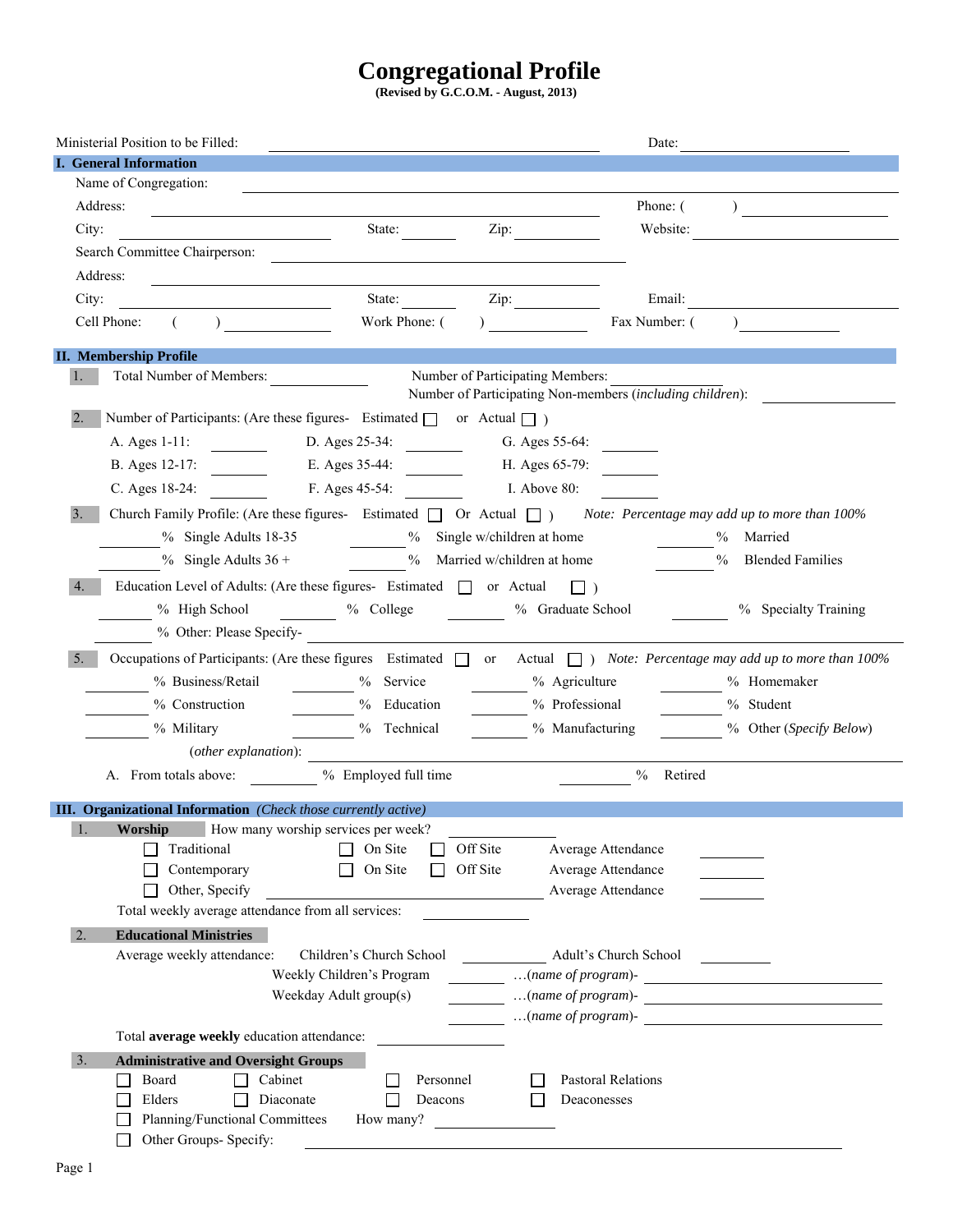|                  | <b>Ministries and Service Groups (List all)</b>    |                                                      |                                                                                                               |                                                                   |                                       |
|------------------|----------------------------------------------------|------------------------------------------------------|---------------------------------------------------------------------------------------------------------------|-------------------------------------------------------------------|---------------------------------------|
|                  |                                                    |                                                      | List all active ministry and service groups and share information about their activities, focus and ministry. |                                                                   |                                       |
|                  |                                                    |                                                      |                                                                                                               |                                                                   |                                       |
|                  |                                                    |                                                      |                                                                                                               |                                                                   |                                       |
|                  |                                                    |                                                      |                                                                                                               |                                                                   |                                       |
|                  |                                                    |                                                      |                                                                                                               |                                                                   |                                       |
|                  |                                                    |                                                      |                                                                                                               |                                                                   |                                       |
|                  |                                                    |                                                      |                                                                                                               |                                                                   |                                       |
|                  |                                                    |                                                      | IV. Staff (label those presently employed/serving as "FT"- full time; "PT"- part time; or "V" - Volunteer)    |                                                                   |                                       |
|                  | Pastor                                             |                                                      | Youth Minister/Director                                                                                       | Office Staff $#$                                                  |                                       |
|                  | $Co\text{-}Paster(s)$                              |                                                      | <b>Education Director</b>                                                                                     |                                                                   |                                       |
|                  | Associate Ministers(s)                             | $\#$                                                 | Organist/Accompanist                                                                                          |                                                                   |                                       |
|                  | Music Minister/Director #                          |                                                      | Administrator                                                                                                 |                                                                   |                                       |
|                  |                                                    |                                                      |                                                                                                               |                                                                   |                                       |
|                  | V. Property                                        |                                                      |                                                                                                               |                                                                   |                                       |
|                  |                                                    |                                                      |                                                                                                               | Year Erected Adequate-- Yes<br>N <sub>0</sub><br>$\Box$<br>$\Box$ |                                       |
|                  | Sanctuary:                                         |                                                      |                                                                                                               |                                                                   |                                       |
| 2.               | <b>Education Unit:</b>                             |                                                      | Number of Classrooms--                                                                                        | $\mathsf{L}$                                                      |                                       |
| 3.               | Fellowship Facility:                               |                                                      |                                                                                                               |                                                                   |                                       |
| 4.               | Administrative Facility:                           |                                                      | No. of Offices-- /                                                                                            |                                                                   |                                       |
| 5.               | Off Street Parking:                                | No. of Spaces--                                      | Paved? $\Box$ Yes $\Box$ No                                                                                   |                                                                   |                                       |
| 6.               | <b>Building Program:</b>                           | $\Box$ Yes                                           | $\Box$ No<br>$\Box$ Projected?                                                                                |                                                                   |                                       |
|                  |                                                    |                                                      | If Building Program answer is "Yes" or "Projected", describe:                                                 |                                                                   |                                       |
|                  |                                                    |                                                      |                                                                                                               |                                                                   |                                       |
|                  | Neighborhood                                       | Rural<br>$\Box$                                      | <b>Bedroom Community</b><br>$\perp$                                                                           | Small Town                                                        |                                       |
| 8.               | Parsonage:                                         | Yes<br>N <sub>0</sub><br>$\Box$<br>No. of Bedrooms-- |                                                                                                               | Garage? $\Box$ Yes                                                | No<br>$\mathbf{1}$                    |
|                  |                                                    |                                                      |                                                                                                               | Age of Parsonage-- Condition:                                     |                                       |
| 9.               |                                                    |                                                      | Other Facilities: (such as senior housing, pre-school, camp, etc.)                                            |                                                                   |                                       |
|                  |                                                    |                                                      |                                                                                                               |                                                                   |                                       |
|                  |                                                    |                                                      |                                                                                                               |                                                                   |                                       |
|                  | VI. Community (check all which are applicable)     |                                                      |                                                                                                               |                                                                   |                                       |
| 1.               | Characteristics:                                   | $\Box$ Industrial                                    | Commercial/Retail                                                                                             | College/University<br>Medical Center                              |                                       |
|                  |                                                    | $\Box$ Agricultural                                  | Military                                                                                                      | Tourist/Recreational                                              |                                       |
| $\overline{2}$ . | Population Trend:                                  | Rapid Growth                                         | $\Box$ Slow Growth                                                                                            | $\Box$ Other ( <i>describe</i> ):                                 |                                       |
|                  |                                                    |                                                      |                                                                                                               |                                                                   |                                       |
|                  |                                                    | Rapid Decline                                        | Slow Decline                                                                                                  |                                                                   |                                       |
| 3.               | Concerns:                                          |                                                      |                                                                                                               |                                                                   |                                       |
|                  | $\Box$ Teen Needs                                  | Senior Citizen Needs                                 | $\Box$ Race Relations                                                                                         | $\Box$ Alcohol/Drugs<br>$\Box$ Crime                              |                                       |
|                  | $\Box$ Population Changes                          | $\Box$ Unemployment                                  | $\sqrt{ }$ Seasonal or                                                                                        | $\Box$ Chronic)                                                   |                                       |
|                  | (list other concerns here)--                       |                                                      |                                                                                                               |                                                                   |                                       |
| 4.               | Population Profile:                                |                                                      | Total Population: (Are these figures Estimated $\Box$ or Actual $\Box$ )                                      |                                                                   |                                       |
|                  | $\frac{0}{0}$<br>Asian American                    |                                                      | % African American                                                                                            | % Hispanic American                                               |                                       |
|                  |                                                    |                                                      |                                                                                                               |                                                                   |                                       |
|                  | $\%$<br>Haitian<br>$\frac{0}{0}$<br>Middle Eastern |                                                      | $\frac{0}{0}$<br>Pacific Islander<br>$\frac{0}{0}$<br>Euro American                                           | $\%$<br>Native American<br>$\%$<br>Other                          | $\Box$ Other (specify on line below)- |

Page 2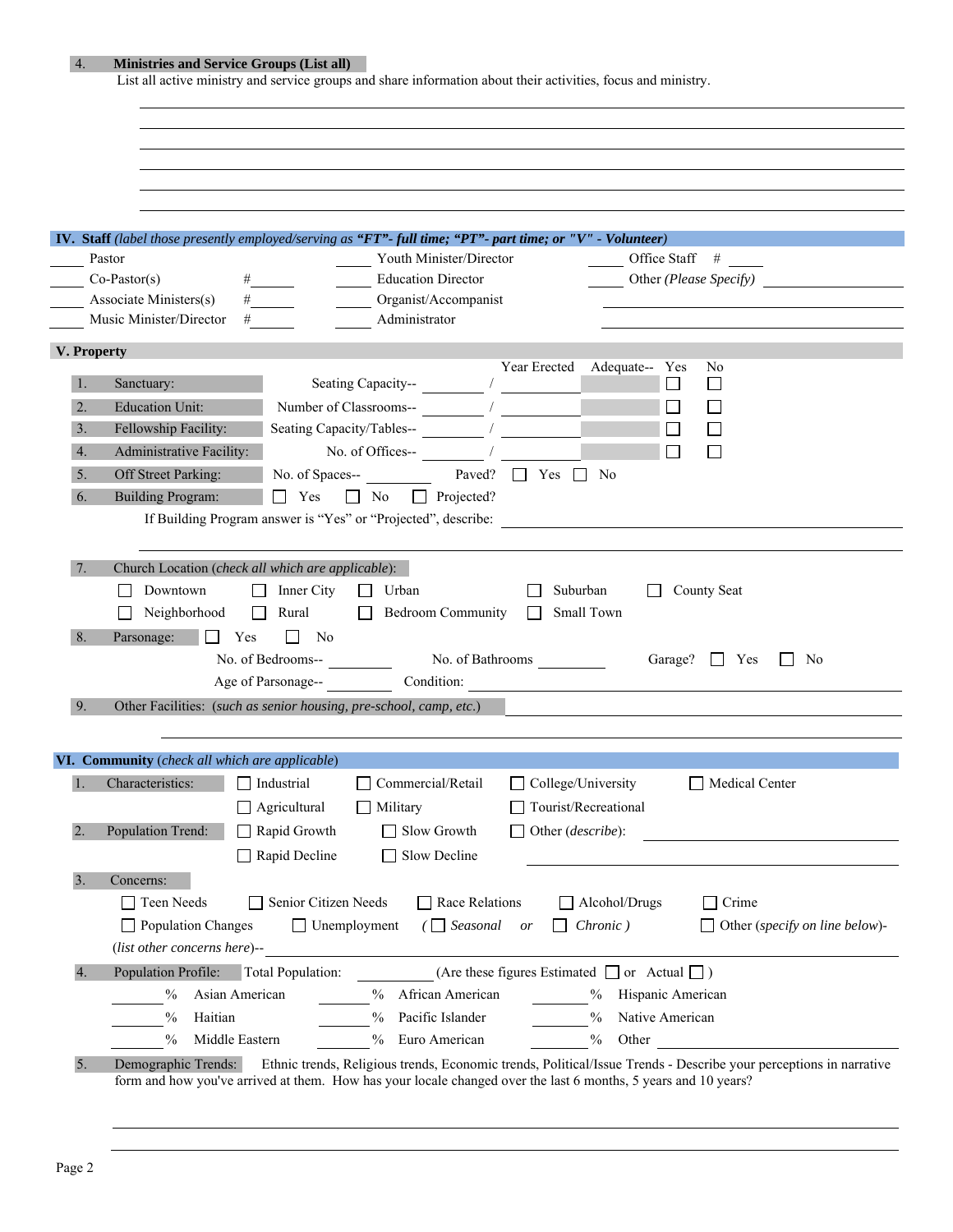| <b>VII. Financial Information</b> |                                                                                                                      |                                                      |                                                                                                                                                                                                                                                                                        |                   |                                      |
|-----------------------------------|----------------------------------------------------------------------------------------------------------------------|------------------------------------------------------|----------------------------------------------------------------------------------------------------------------------------------------------------------------------------------------------------------------------------------------------------------------------------------------|-------------------|--------------------------------------|
| 1.                                |                                                                                                                      |                                                      | Income & Expenses for the last five years, beginning with the most recent year: (Year Book Information)                                                                                                                                                                                |                   |                                      |
| Year                              | <b>Operating Receipts</b>                                                                                            | <b>Capital Receipts</b>                              | <b>Total Outreach Paid</b>                                                                                                                                                                                                                                                             |                   | <b>Total Disciples Outreach Paid</b> |
|                                   |                                                                                                                      |                                                      | (include Disciples outreach)                                                                                                                                                                                                                                                           |                   | (DMF, WOC, Reconciliation, etc.)     |
| А.                                |                                                                                                                      |                                                      |                                                                                                                                                                                                                                                                                        |                   |                                      |
| $\overline{B}$ .                  |                                                                                                                      |                                                      |                                                                                                                                                                                                                                                                                        |                   |                                      |
| $\overline{C}$ .                  |                                                                                                                      |                                                      |                                                                                                                                                                                                                                                                                        |                   |                                      |
| $\overline{D}$ .                  |                                                                                                                      |                                                      |                                                                                                                                                                                                                                                                                        |                   |                                      |
| Ε.                                |                                                                                                                      |                                                      |                                                                                                                                                                                                                                                                                        |                   |                                      |
| Current Total Debt: \$            | <u> 1989 - Jan Barbara Barbara, prima prima prima prima prima prima prima prima prima prima prima prima prima pr</u> |                                                      | Monthly Payment on this Debt: \$                                                                                                                                                                                                                                                       |                   |                                      |
|                                   |                                                                                                                      | Reserve / Restricted / Endowment Funds: Building- \$ | Savings- \$ Permanent- \$                                                                                                                                                                                                                                                              |                   |                                      |
|                                   |                                                                                                                      |                                                      | Memorial- \$ Other, (specify)- \$                                                                                                                                                                                                                                                      |                   |                                      |
|                                   |                                                                                                                      |                                                      |                                                                                                                                                                                                                                                                                        |                   |                                      |
|                                   | VIII. Congregational Outreach Ministries (please list)                                                               |                                                      |                                                                                                                                                                                                                                                                                        |                   |                                      |
|                                   | Community Ministries Program (e.g. food pantry, tutoring, etc.)                                                      |                                                      |                                                                                                                                                                                                                                                                                        |                   |                                      |
|                                   |                                                                                                                      |                                                      |                                                                                                                                                                                                                                                                                        |                   |                                      |
|                                   |                                                                                                                      |                                                      |                                                                                                                                                                                                                                                                                        |                   |                                      |
|                                   |                                                                                                                      |                                                      |                                                                                                                                                                                                                                                                                        |                   |                                      |
|                                   |                                                                                                                      |                                                      |                                                                                                                                                                                                                                                                                        |                   |                                      |
|                                   |                                                                                                                      |                                                      | Participation in Christian Church (Disciples of Christ)- (district/area, cluster, regional, general)                                                                                                                                                                                   |                   |                                      |
|                                   |                                                                                                                      |                                                      |                                                                                                                                                                                                                                                                                        |                   |                                      |
|                                   |                                                                                                                      |                                                      |                                                                                                                                                                                                                                                                                        |                   |                                      |
|                                   |                                                                                                                      |                                                      |                                                                                                                                                                                                                                                                                        |                   |                                      |
|                                   |                                                                                                                      |                                                      | Ecumenical and Interfaith Activities (with other denominations, religious groups, local and regional)                                                                                                                                                                                  |                   |                                      |
|                                   |                                                                                                                      |                                                      |                                                                                                                                                                                                                                                                                        |                   |                                      |
|                                   |                                                                                                                      |                                                      |                                                                                                                                                                                                                                                                                        |                   |                                      |
|                                   |                                                                                                                      |                                                      |                                                                                                                                                                                                                                                                                        |                   |                                      |
|                                   |                                                                                                                      |                                                      |                                                                                                                                                                                                                                                                                        |                   |                                      |
|                                   |                                                                                                                      |                                                      |                                                                                                                                                                                                                                                                                        |                   |                                      |
|                                   | IX. Previous Pastoral Leadership History for Past Twenty Years                                                       |                                                      |                                                                                                                                                                                                                                                                                        |                   |                                      |
|                                   |                                                                                                                      |                                                      | Beginning with most recent, provide a listing of all clergy (including installed and interim/transitional ministers, whether in senior, co-, or<br>associate positions) who have served your congregation during the past 20 years, and the requested information about those persons. |                   |                                      |
|                                   | <b>Name of Minister</b>                                                                                              |                                                      | <b>Position</b>                                                                                                                                                                                                                                                                        | <b>Date Began</b> | <b>Date Ended</b>                    |
|                                   |                                                                                                                      |                                                      |                                                                                                                                                                                                                                                                                        |                   |                                      |
|                                   |                                                                                                                      |                                                      |                                                                                                                                                                                                                                                                                        |                   |                                      |
|                                   |                                                                                                                      |                                                      |                                                                                                                                                                                                                                                                                        |                   |                                      |
|                                   |                                                                                                                      |                                                      |                                                                                                                                                                                                                                                                                        |                   |                                      |
|                                   |                                                                                                                      |                                                      |                                                                                                                                                                                                                                                                                        |                   |                                      |
|                                   |                                                                                                                      |                                                      |                                                                                                                                                                                                                                                                                        |                   |                                      |
|                                   |                                                                                                                      |                                                      |                                                                                                                                                                                                                                                                                        |                   |                                      |
|                                   |                                                                                                                      |                                                      |                                                                                                                                                                                                                                                                                        |                   |                                      |
|                                   |                                                                                                                      |                                                      |                                                                                                                                                                                                                                                                                        |                   |                                      |
|                                   |                                                                                                                      |                                                      |                                                                                                                                                                                                                                                                                        |                   |                                      |
|                                   |                                                                                                                      |                                                      |                                                                                                                                                                                                                                                                                        |                   |                                      |
|                                   |                                                                                                                      |                                                      |                                                                                                                                                                                                                                                                                        |                   |                                      |
|                                   |                                                                                                                      |                                                      |                                                                                                                                                                                                                                                                                        |                   |                                      |
|                                   |                                                                                                                      |                                                      |                                                                                                                                                                                                                                                                                        |                   |                                      |
|                                   |                                                                                                                      |                                                      |                                                                                                                                                                                                                                                                                        |                   |                                      |
|                                   |                                                                                                                      |                                                      |                                                                                                                                                                                                                                                                                        |                   |                                      |
|                                   |                                                                                                                      |                                                      |                                                                                                                                                                                                                                                                                        |                   |                                      |
|                                   |                                                                                                                      |                                                      |                                                                                                                                                                                                                                                                                        |                   |                                      |
|                                   |                                                                                                                      |                                                      |                                                                                                                                                                                                                                                                                        |                   |                                      |
|                                   |                                                                                                                      |                                                      |                                                                                                                                                                                                                                                                                        |                   |                                      |
|                                   |                                                                                                                      |                                                      |                                                                                                                                                                                                                                                                                        |                   |                                      |
|                                   |                                                                                                                      |                                                      |                                                                                                                                                                                                                                                                                        |                   |                                      |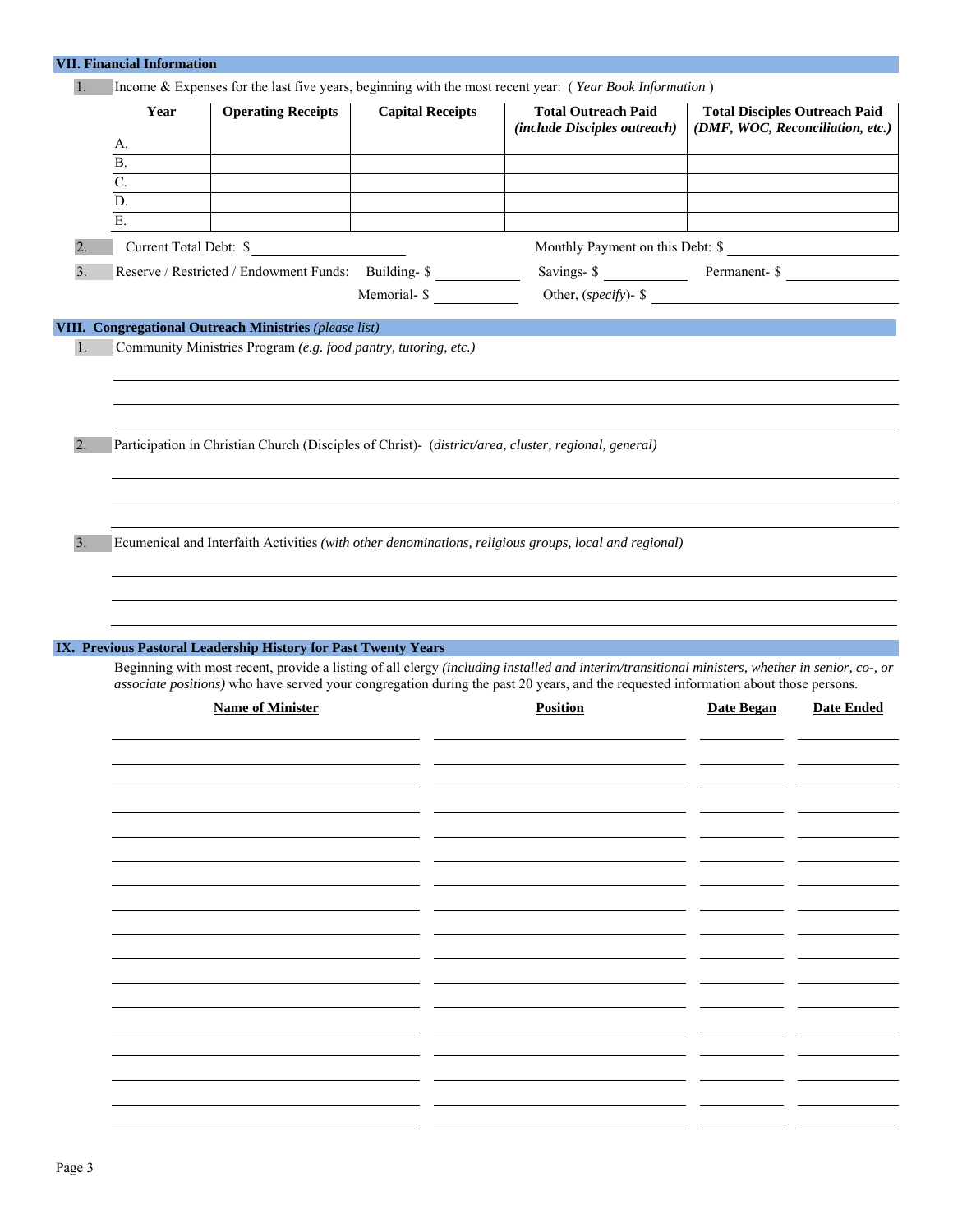| X. Congregational Dynamics / Dealing with Conflict                                                                                                                                                                                                                                                  |
|-----------------------------------------------------------------------------------------------------------------------------------------------------------------------------------------------------------------------------------------------------------------------------------------------------|
| Many congregations experience conflict at various times. Characterize your congregation's experience with conflict given the following<br>possibilities. Indicate the extent to which each statement describes your congregation: $C = \text{closely}, S = \text{somewhat}, N = \text{not at all}.$ |
| As a church, we respect and listen to each other and work things through without generating divisiveness.                                                                                                                                                                                           |
| As a church, we try to respect and listen to each other, but it is not uncommon for differences of opinion to be a problem and for some<br>people to choose sides.                                                                                                                                  |
| Some have left our church because of conflict.                                                                                                                                                                                                                                                      |
| Conflict hurts our sense of unity, but we tend not to talk about it.                                                                                                                                                                                                                                |
| Painful experience with conflict has been present, but it has been worked through, and we have learned form the experience.                                                                                                                                                                         |
| We have had some painful experiences with conflict, and they linger in the background.                                                                                                                                                                                                              |
| Open conflict is present, and we need a minister who can help us deal with it.                                                                                                                                                                                                                      |
| Other- Specify:                                                                                                                                                                                                                                                                                     |
| Comments:                                                                                                                                                                                                                                                                                           |
|                                                                                                                                                                                                                                                                                                     |

# **XI. Congregational Discernment**

 The following questions are beneficial to a process of discernment that helps you look at yourself and also provide important information to your candidates. It is our hope that you'll spend significant time in reflecting on these ten questions prior to your providing the answers on this form. You may likely want to involve discussion of them in various congregational venues to provide the Search Committee with a breadth of input. Discuss with your Regional Minister how this might be accomplished. We are encouraging answers on the Congregational Profile that are both succinct and well thought through.

1. What has God uniquely called you to be and do as a congregation (both now, and looking to the future)?

- 2. Describe the processes you used to hear God's unique call for your congregation.
- 3. Describe the Spiritual Disciplines that are regularly practiced throughout this congregation.
- 4. Describe your sense of God's covenantal call to be a part of the Christian Church (Disciples of Christ) and broader ecumenical/inter-faith ministries.
- 5. In what ways have members of the congregation been engaged in the Search and Call discernment process?
- 6. Describe the ways God has equipped the congregation for your particular ministerial context? (Including opportunities for ministry; particular talents represented by members of the congregation; financial and other resources you have; the traditions you have manifested over the years.)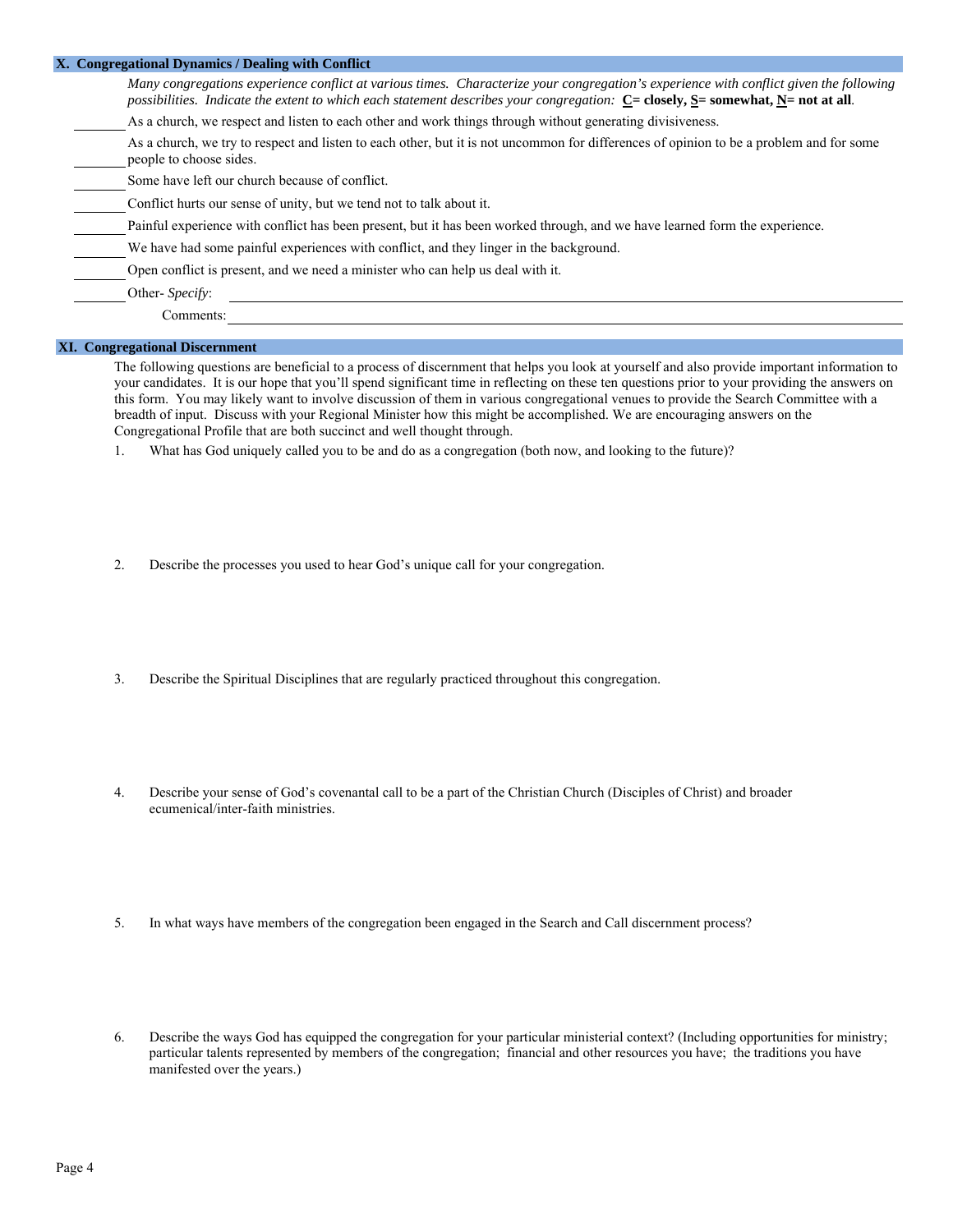- 7. Describe the congregation's strengths and growing edges.
- 8. Describe the ways you make decisions and carry them out as a congregation.
- 9. How is this congregation relevant to the needs of a) the local community, b) Disciples mission, and c) the world?

**XII. Goals of the Congregation for the Next Five Years** - *list four, attach recent congregational mission statement and goals if available*

10. How does this congregation bear witness in tangible ways to God's healing, welcoming, reconciling presence in a broken world?

| $\overline{2}$ . |                                                                                                                                                                                                                                                 |
|------------------|-------------------------------------------------------------------------------------------------------------------------------------------------------------------------------------------------------------------------------------------------|
| 3.               |                                                                                                                                                                                                                                                 |
| $\overline{4}$ . |                                                                                                                                                                                                                                                 |
|                  | XIII. Personal and Professional Qualifications                                                                                                                                                                                                  |
| $\overline{1}$ . | Name the personal / professional qualifications you desire in your pastor:                                                                                                                                                                      |
|                  | E.                                                                                                                                                                                                                                              |
|                  | B.                                                                                                                                                                                                                                              |
|                  | G.<br>C.                                                                                                                                                                                                                                        |
|                  | D.                                                                                                                                                                                                                                              |
|                  | H.                                                                                                                                                                                                                                              |
| 2.               | Educational Level (check one)                                                                                                                                                                                                                   |
|                  | $\Box$ Undergraduate<br>$\Box$ Seminary<br>$\Box$ Doctoral<br>$\Box$ Other ( <i>explain</i> )-- $\Box$                                                                                                                                          |
|                  | XIV. Compensation, Housing, Benefits, Expenses - Our congregation will provide the following:                                                                                                                                                   |
|                  | We can provide a cash salary (including social security offset) and housing (incl. utilities, furnishings, insurance, etc.)<br>Compensation:<br>in the range checked below:                                                                     |
|                  | $\Box$ 15 - \$17,999 $\Box$ 18 - \$21,999 $\Box$ 22 - \$25,999 $\Box$ 26 - \$29,999 $\Box$ 30 - \$34,999<br>$\Box$ 35 - \$39,999                                                                                                                |
|                  | $\Box$ 50 - \$59.999 $\Box$ 60 - \$69,999 $\Box$ 70 - \$79,999 $\Box$ 80 - \$99,999<br>$\Box$ 40 - \$49,999<br>$\Box$ \$100,000 +                                                                                                               |
|                  |                                                                                                                                                                                                                                                 |
|                  | $\Box$ Negotiable                                                                                                                                                                                                                               |
|                  | Housing: Parsonage Fair Rental Value \$ (Per Month)                                                                                                                                                                                             |
|                  |                                                                                                                                                                                                                                                 |
|                  | Benefits: $\Box$ Pension Fund (14% of combined value of cash salary & housing allowance/parsonage fair rental value) \$<br>$\Box$ USA- Church-Wide Health Care Plan OR $\Box$ Other Health Care Plan<br>$\Box$ Canada- Supplemental Health Plan |
|                  |                                                                                                                                                                                                                                                 |
|                  | Reimbursable Professional Expenses:<br>Continuing Education- \$<br>Auto Allowance- \$                                                                                                                                                           |
|                  | Books-\$<br>Miscellaneous- \$<br>Assembly/Meeting Expenses- \$                                                                                                                                                                                  |
|                  | Reimbursement for cost of mandatory Criminal Background Check (CBC) --\$160.00<br>$\Box$ Yes OR $\Box$ No<br>The congregation will provide all $\Box$ OR up to \$<br>Moving Expenses:<br>$(\Box$ Negotiable)                                    |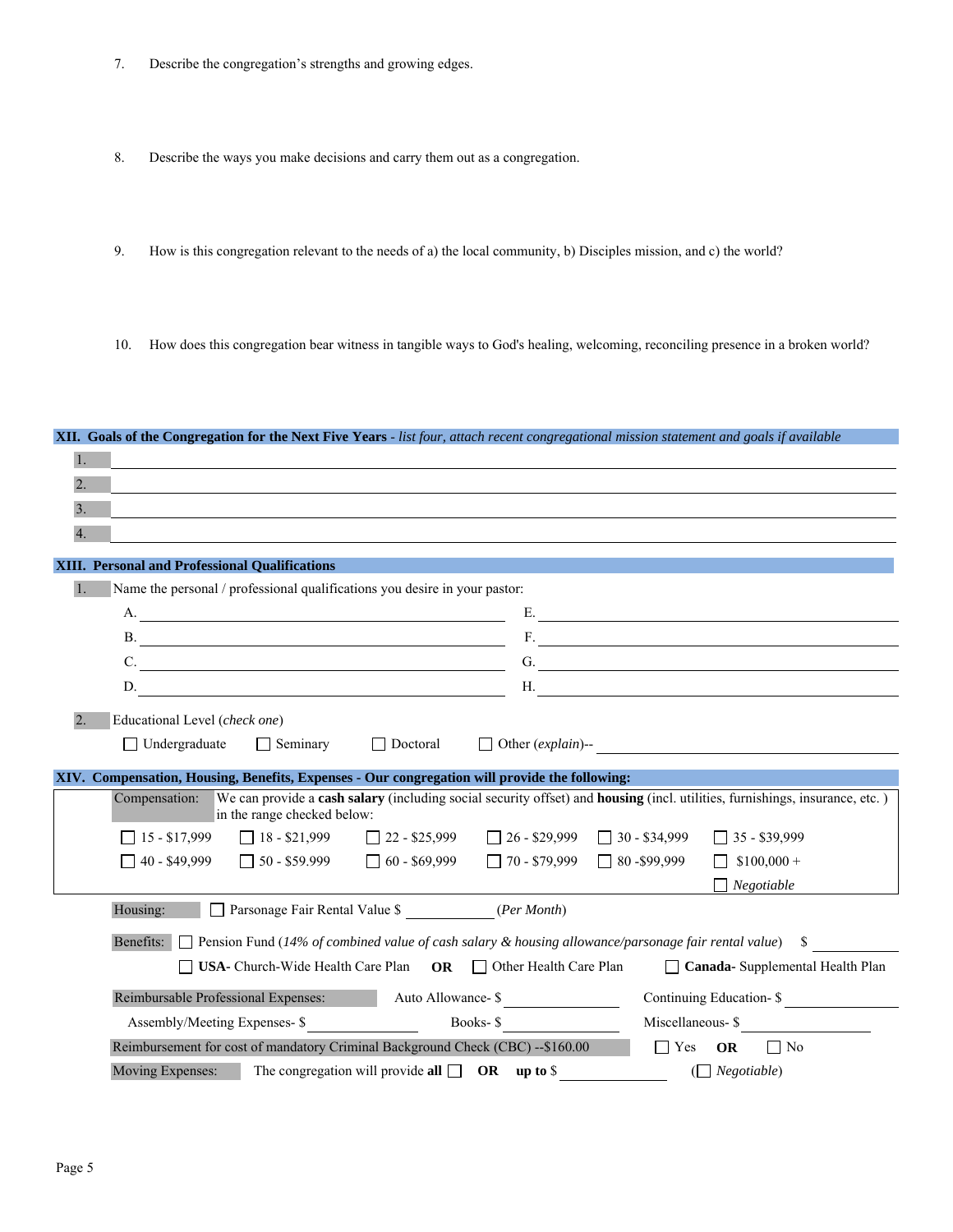# **XV. Discerning Areas of Greatest Need for Ministerial Leadership**

 The list below is based on the requirements found in Theological Foundations and Policies and Criteria for the Ordering of Ministry of the Christian Church (Disciples of Christ). It is used for describing a minister's areas of skill and expertise (which you will observe on the Ministerial Profiles you receive). Part of the Search & Call process is discerning a good match between the skills of the pastor and the needs of the congregation. In light of where growth is desired and God is calling you, rank 7 skill areas (of the 16 categories below) where you especially seek strengths in your next minister, up to 3 of which can be designated at level 5 in "strength."



#### **Biblical Knowledge**

 Rooted and grounded in scripture and able to interpret and apply the scriptures in ways that are appropriate to original and contemporary contexts.



# **Church Administration and Planning**

 Able to practice the principles of good administration, planning and implementing short- and long-range goals to enhance Congregational life in collaboration with teams and committees.

|  |                           |                                                                                                   | $\sim$ $\prime$ |  |  |              |                   |  |
|--|---------------------------|---------------------------------------------------------------------------------------------------|-----------------|--|--|--------------|-------------------|--|
|  | $\leftarrow$ $\leftarrow$ | Least Desired $\leftarrow$ $\leftarrow$ $\cdot$ $\cdot$ $\rightarrow$ $\rightarrow$ $\rightarrow$ |                 |  |  | Most Desired | $\longrightarrow$ |  |

# **Communication**

Be an effective communicator and able to facilitate effective communication within and on behalf of the church.

|  | $\leftarrow$<br>$\leftarrow$ | Least Desired $\leftarrow$ $\leftarrow$ $\leftarrow$ $\cdot$ $\rightarrow$ $\rightarrow$ $\rightarrow$ |  | Most Desired |  |
|--|------------------------------|--------------------------------------------------------------------------------------------------------|--|--------------|--|

# **Cross Cultural and Anti-Racism Experience**

Sensitive to the different manifestations of racism and prejudice in the culture and committed to confronting and overcoming them.

|  | $\leftarrow$ | Least Desired $\leftarrow$ $\leftarrow$ $\cdot$ $\cdot$ $\rightarrow$ $\rightarrow$ $\rightarrow$ |  |  |  | Most Desired | $\overline{\phantom{0}}$ |  |
|--|--------------|---------------------------------------------------------------------------------------------------|--|--|--|--------------|--------------------------|--|

#### **Ecumenism**

 Exhibit a commitment to working with other Christians and denominations, and with other faiths, in programs of common witness and service – articulating the vision of the ecumenical and global church as a starting place for mission.



# **Education and Leader Development**

 $\Box$ 

 Knows the foundations of Christian education and principles of leader development, and can demonstrate competency in teaching children, youth, and adults, including lay leaders and staff.

 $\Box$ 



#### **Ethics**

Able to help parishioners think critically about the relationship of their faith to issues of justice, ethics and morality.



#### **Evangelism**

Able to motivate congregational members to share their faith through word and action.